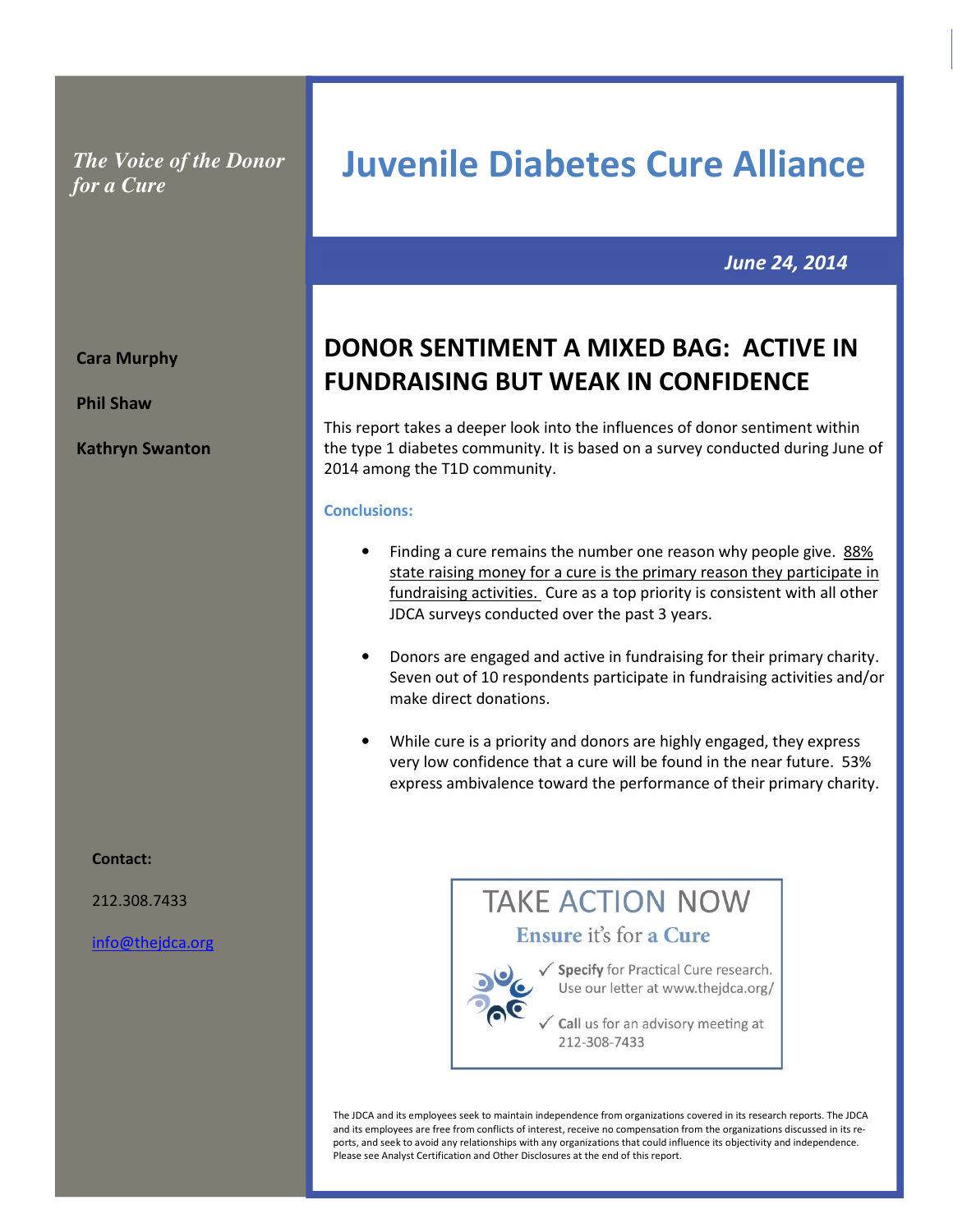# Donor Sentiment a Mixed Bag: Active in Fundraising but Weak in Confidence

This is the fourth survey-based report that tracks donor attitudes, expectations and priorities. It builds upon two previous survey reports, Cure Attitude and Trends Survey: Donors Value Speed and Focus (March 2014) and What Do Donors Expect from the Major Type 1 Non-Profits (June 2013).

In particular, our latest survey uncovers several deeper trends related to giving. It reveals a few important, but conflicting attitudes, including the fact that donors give money because they want a cure, but have low confidence that a cure will be found anytime soon. While many donors are satisfied with their non-profit of choice, just as many are ambivalent about the organization they support.

#### Survey Method and Screening:

The survey was conducted online through a third party platform. Respondents were screened for a direct connection to type 1 diabetes. Among the respondents, 43% have type 1 diabetes themselves while the remainder have a close family member or close friend with type 1.

All respondents were asked a series of questions about their 'primary charity' (or organization) that they support most often. The primary charities included the big fundraising organizations like the JDRF, ADA, and DRI; as well as a range of other regional research centers like The Naomi Berrie Diabetes Center, UCSF, Faustman Labs, etc.

Age was well distributed among adult age groups. 78% of respondents were between the of ages 35 and 60, suggesting that respondents were primarily adults with type 1 diabetes and parents/caregivers of children with type 1 diabetes.

The survey has a 90% confidence interval with an 8.5 margin of error.

### 1. The type 1 diabetes community is highly active in fundraising.

The overwhelming majority of survey respondents annually participate in raising money for type 1 diabetes organizations. Nine out of 10 say that they have either donated directly to a diabetes charity or participated in a fundraising event over the past 12 months. This level of support is consistent with previous JDCA surveys and demonstrates the ongoing passion and commitment of the type 1 community for finding a cure.



### Exhibit 1: Have you donated to or raised money for type 1 diabetes in the past 12 months?

More specifically, fundraising events are the primary point of engagement for the type 1 community. 69% participated in a fundraising event, such as a walk, gala, ride, etc. for their primary charity this year. The community also gives directly to their primary charity, with 46% of people indicating that they either donate online or mail personal checks.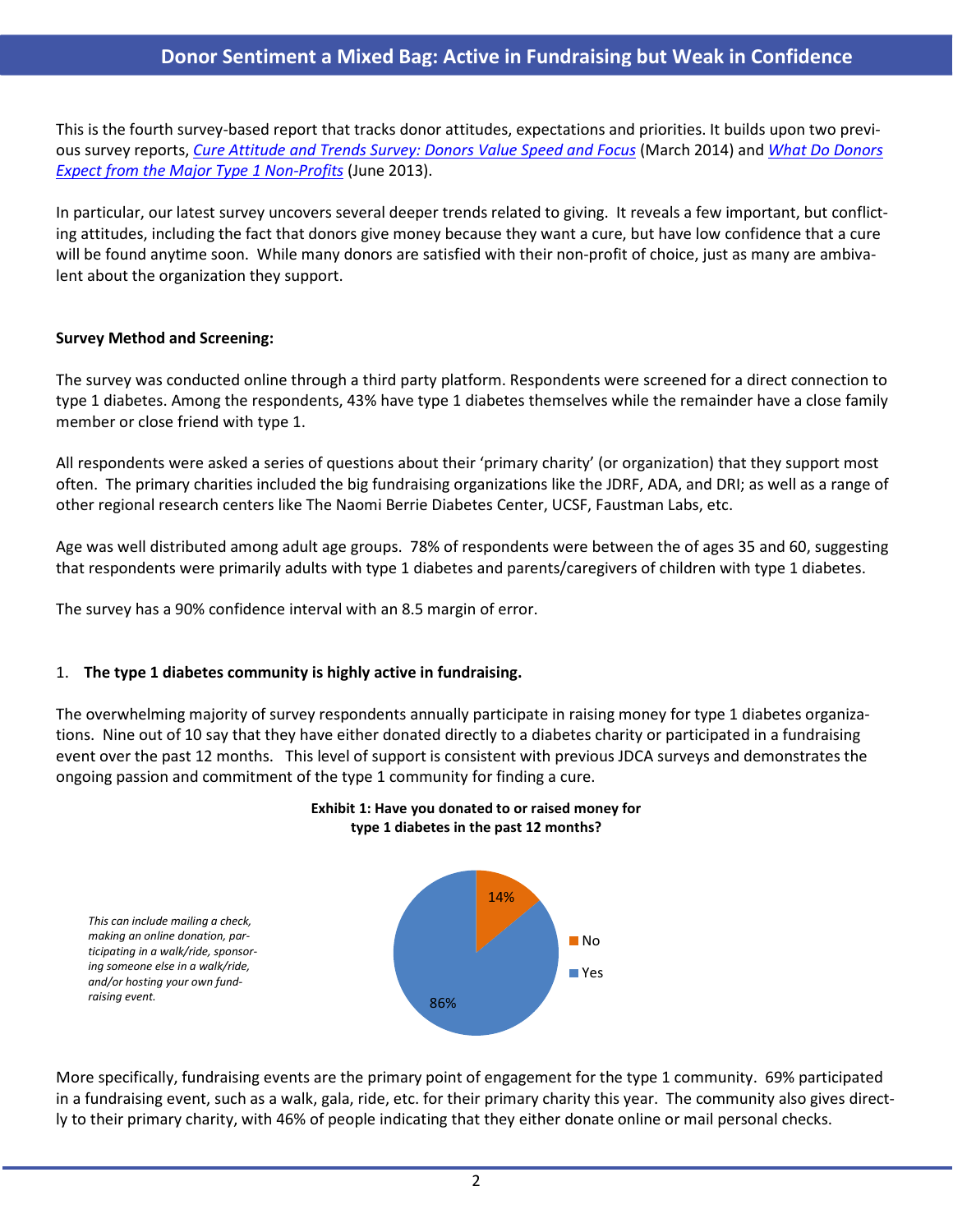

### Exhibit 2: How do you support your primary charitable organization/research center?

The type 1 community also expects to remain highly engaged in fundraising events during the year ahead, with 93% indicating that they plan to donate or participate in the next 12 months.

## 2. Cure remains the number one reason donors give.

Cure research is the undisputed top priority of respondents. Nine out of 10 indicate that the number one motivation for either making a donation or participating in a fundraising activity is to raise money for cure research.



# Exhibit 3: What is the top activity that you want your donation to be used for?

This priority is consistent with all previous surveys of donor priorities and values conducted by the JDCA. And, yet, as noted in past reports, there remains a gap between the top reason money is given by donors and the actual utilization of the funds. On average, only 18% of total funds raised by donors are being used for type 1 cure research (90% of Fundraising Events Use a Cure Message, but Only 18% of Total Funds Go to Cure Research, September 2013).

# 3. The T1 community has low confidence that a cure will be found.

The majority of donors are not optimistic that a cure will be found in the near future.

A full 75% of respondents indicate no or low confidence that a cure will be found in the near future. More specifically, 40% of respondents say that they are "not confident at all" and another 35% indicate that they are only somewhat confident.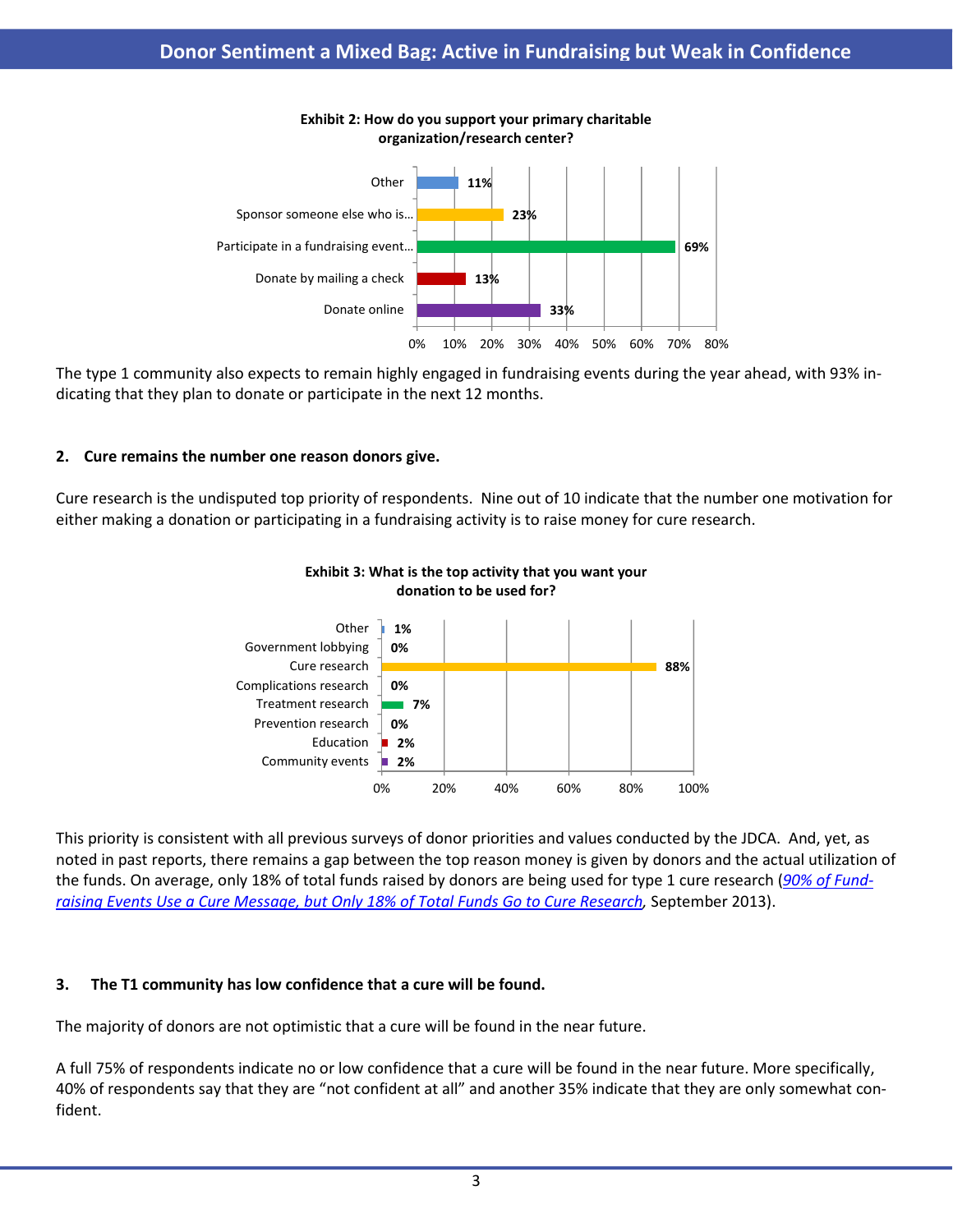

#### Exhibit 4: How confident are you that a cure will be found in the near future?

This sentiment has not changed over the last 12 months. When asked to compare their confidence level today versus a year ago, most respondents said that they have exactly the same level confidence (or lack thereof). We do not expect this trend to change until there is a genuine breakthrough in cure research.

## 4. Donors are not well informed about how their donation is used.

Donors do not feel they have a strong understanding of how their money is being used, due in part to how they are kept informed and in part to a lack of transparency. There is a clear opportunity from this data for the primary charities to improve communication with donors.

More specifically, only 14% of respondents indicate that they have a full understanding of how their donation is used; while the other 86% express only 'basic' or limited knowledge. Improving this response presents a great opportunity for the charities to enhance their relationship with donors by providing a more direct communication about how the donation is utilized and what progress has been made with those additional resources.



# Furthermore, only 37% indicate that once they make a donation they are informed by the charity about the impact of their gift. The remaining 63% say that once they have given to their primary charity they do not receive any return communication about impact, which presents another opportunity for fostering enhanced donor relationships. This finding echoes Cure Attitude and Trends Survey: Donors Value Speed and Focus (March 2014).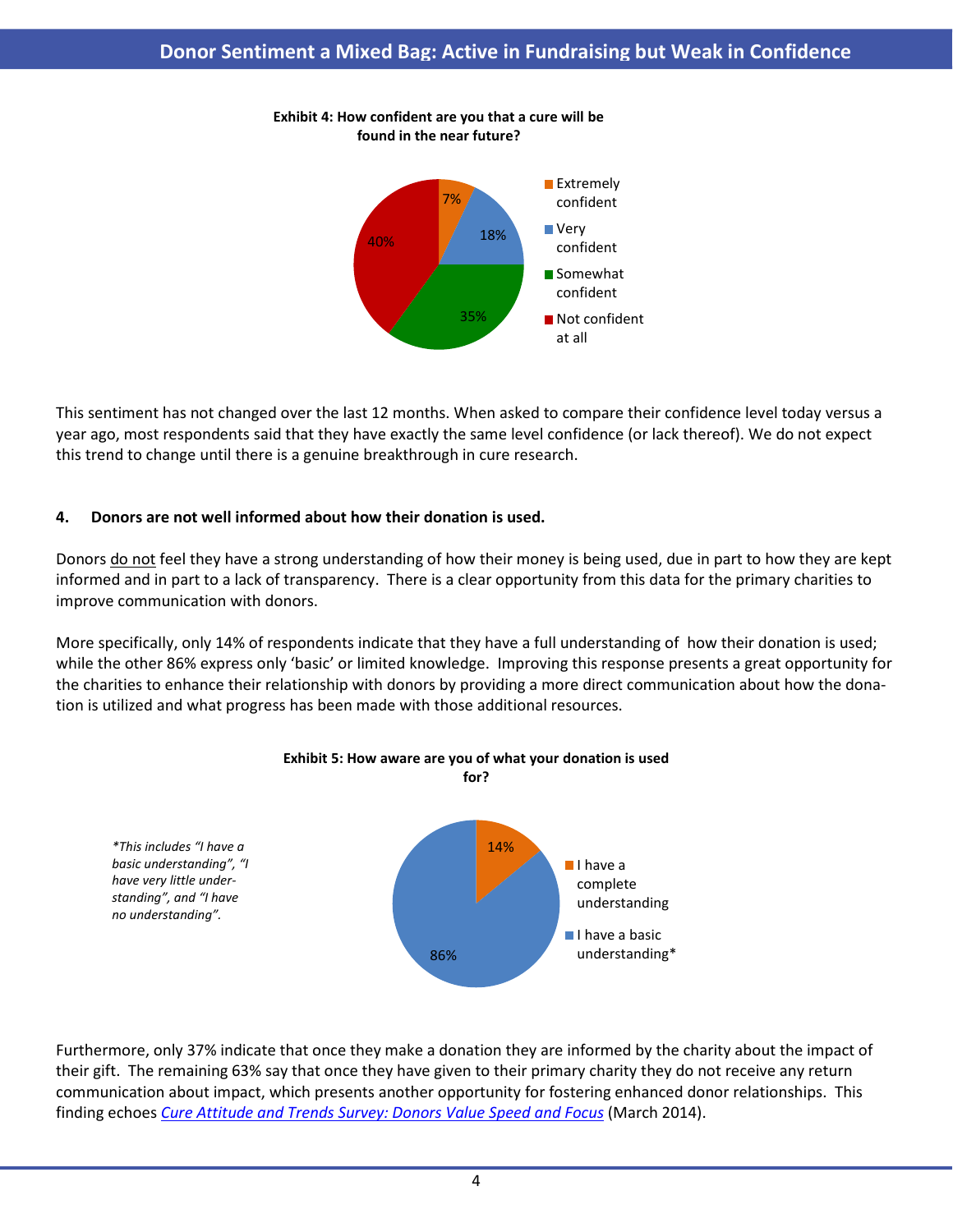

It is worth noting that among the minority 37% who feel that they are informed about how their donation is used, email is the primary communication vehicle (51%) while mailing is the secondary vehicle (27%). Website, phone-calls, eventbased communication, etc. are all tertiary.

### 5. On average, donors are ambivalent about their primary charitable organization (despite their participation in fundraising events).

While some donors express overall satisfaction with their primary type 1 charity, just as many are ambivalent. Slightly more than half of survey respondents (53%) express a lack of satisfaction or ambivalence toward the overall work of their primary charity.





This fact stands in stark contrast to the data shared in the first takeaway of this report, which showed that the majority of the type 1 community actively participates in fundraising events for their primary charity and plans to continue to do so in the future. While we cannot identify specifically from this survey why there is an apparent conflict in sentiment, it is plausible that the answer is found in donor desire for a cure in the near term and their lack of confidence that it will be delivered in that time frame.